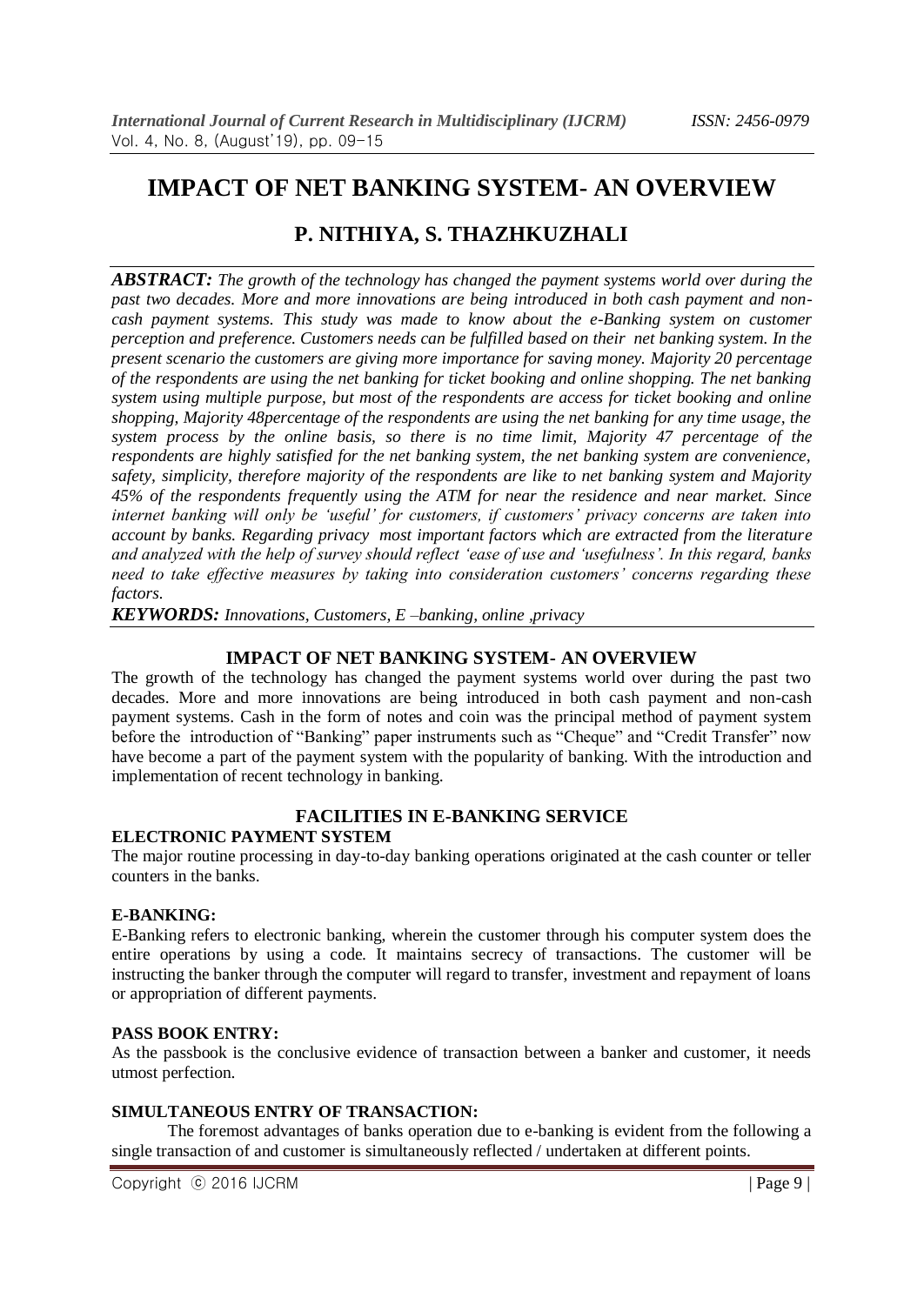### **HOME BANKING:**

 For the benefit if aged people and for persons living in far-off distance from the branch, home banking is a big advantage.

### **MICR CHEQUES:**

 The modern banks use MICR cheques called magnetic ink character recognition. A white patch at the bottom in which you have various numbers given, representing name of the bank, branch and the cheque number.

#### **ZERO SYSTEM:**

 Under this system, when all the banks and branches are connected by a network, the transaction will take place in a much more speedy manner. Instead of taking cheques for clearance, they may be cleared through the network itself and the customers given instantaneous credit for their other banks cheques.

### **TRANSFER OF FUNDS THROUGH ELECTRONIC CLEARANCE SYSTEMS (ECS):**

 Banks help customers by providing mail transfer and telegraphic transfer by way of remittance. These may lead to delay in receipt of funds at the receiving end.

#### **ATMS:**

 Automatic Teller Machines, which were introduced in 1967 by Barclays bank in England, is due to the development of e-banking. ATM enables the customer to draw cash even during nonbanking hours with the help of a plastic card provided by the bank.

#### **OBJECTIVES OF THE STUDY:**

- $\bullet$  To analyse the customer perception and satisfaction towards the Net Banking system.<br> $\bullet$  To analyse the customer opinion about safety and security.
- $\bullet$  To analyse the customer opinion about safety and security.<br>To know the features influenced the customer to invest in d
- To know the features influenced the customer to invest in deposit schemes.
- $\mathbf{\hat{P}}$  To measure the consumers' perception about e-banking in Mannargudi town.

### **SCOPE OF THE STUDY**

 This study was made to know about the e-Banking system on customer perception and preference. Customers needs can be fulfilled based on their net banking system. In the present scenario the customers are giving more importance for saving money.

#### **PRIMARY DATA:**

### **COLLECTION OF DATA**

The data was collected from various customers of deposit holders in **KARUR VYSYA BANK, CITY UNION BANK, LAKSHMI VILAS BANK AND INDIAN BANK** customer, Mannargudi.

#### **The researcher analyse the data in the table format: TABLE – 1: INCOME OF THE RESPONDENTS**

| ,,,,,,,,<br>1. HYCOME OF THE KENTONDENTS |                   |                           |                   |
|------------------------------------------|-------------------|---------------------------|-------------------|
| S.No                                     | Income            | <b>No. of Respondents</b> | <b>Percentage</b> |
|                                          | (Rs.)             |                           |                   |
|                                          | Rs.5000 to 10000  | 74                        |                   |
|                                          | Rs.10000 to 15000 |                           |                   |
|                                          | Above $Rs.15000$  |                           |                   |
|                                          | Total             | 100                       | 100               |

Source: Primary data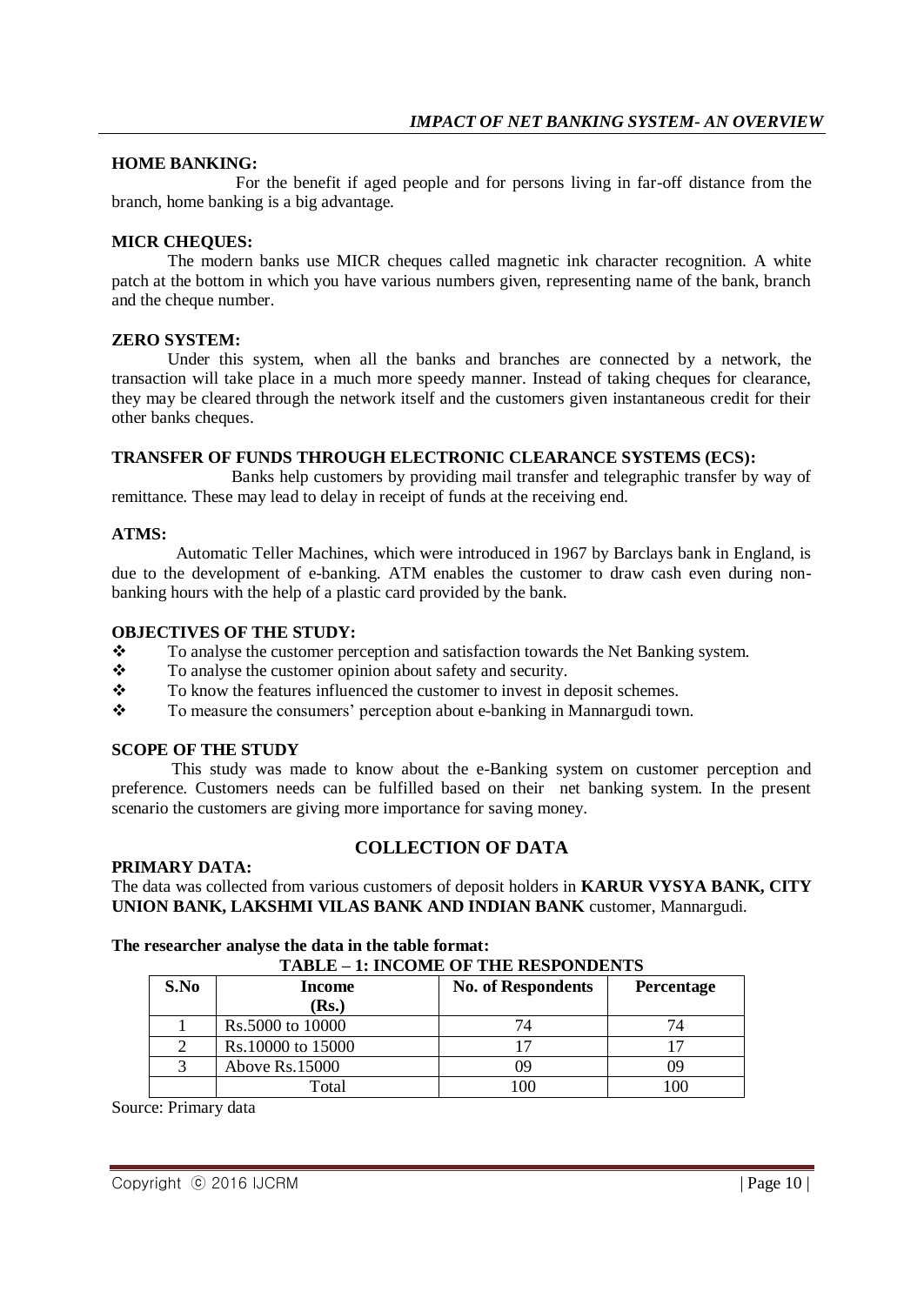### **Inference:**

The above table shows that the family income of the respondents surveyed 74% of the respondents are in the income in the range of Rs. 5000 to Rs. 10000, 17% of the respondents are in the income of Rs. 10000 to Rs.15000.

| --------- |                        |                    |                   |
|-----------|------------------------|--------------------|-------------------|
| S.No      | Name of the Bank       | No. of             | <b>Percentage</b> |
|           |                        | <b>Respondents</b> |                   |
|           | Karur Vysya Bank       |                    |                   |
|           | Indian Bank            |                    |                   |
|           | Lakshmi Vilas Bank     | 23                 |                   |
|           | <b>City Union Bank</b> |                    |                   |
|           | Total                  | 100                |                   |

**TABLE -2: CLASSIFICATION OF RESPONDENTS ON THE BASIS OF ACCOUNT HOLDER**

Source: Primary data

### **Inference:**

 The above table shows that majority 40% of the respondents are Karur Vysya Bank account holder, 23% each of the respondents are ICICI bank account holder, 20% of the respondents are City Union Bank account holder and 17% of the respondents are Indian bank account holder.

**TABLE -3 PERIOD OF USING NET BANKING SYSTEM**

| S.No | Period of using | No. of Respondents | Percentage |
|------|-----------------|--------------------|------------|
|      | 1 to 2 years    |                    |            |
|      | 2 to 3 years    |                    |            |
|      | 3 and above     |                    |            |
|      | Total           |                    |            |

Source: Primary data

### **Inference:**

 The above table indicate that majority 37% of the respondents using the NET Banking system for 2 to 3 years, 34% of the respondents using NET Banking system ATM for 1 to 2 years and 29% of the respondents are using 3 years and above.

#### **TABLE- 4. CLASSIFICATION OF RESPONDENTS ON THE BASIS OF FEATURES AVAILING INTERNET BANK SYSTEM**

| S.No | <b>Features</b> | No. of<br><b>Respondents</b> | Percentage |
|------|-----------------|------------------------------|------------|
|      | Fund transfer   | 24                           | 24         |
|      | Bill payment    | 16                           | 16         |
|      | Online shopping | 22                           | 22         |
|      | Mobile recharge | 14                           | 14         |
|      | Ticket booking  | 18                           | 18         |
|      | Share trading   | 06                           | 06         |
|      | Total           | 100                          | 100        |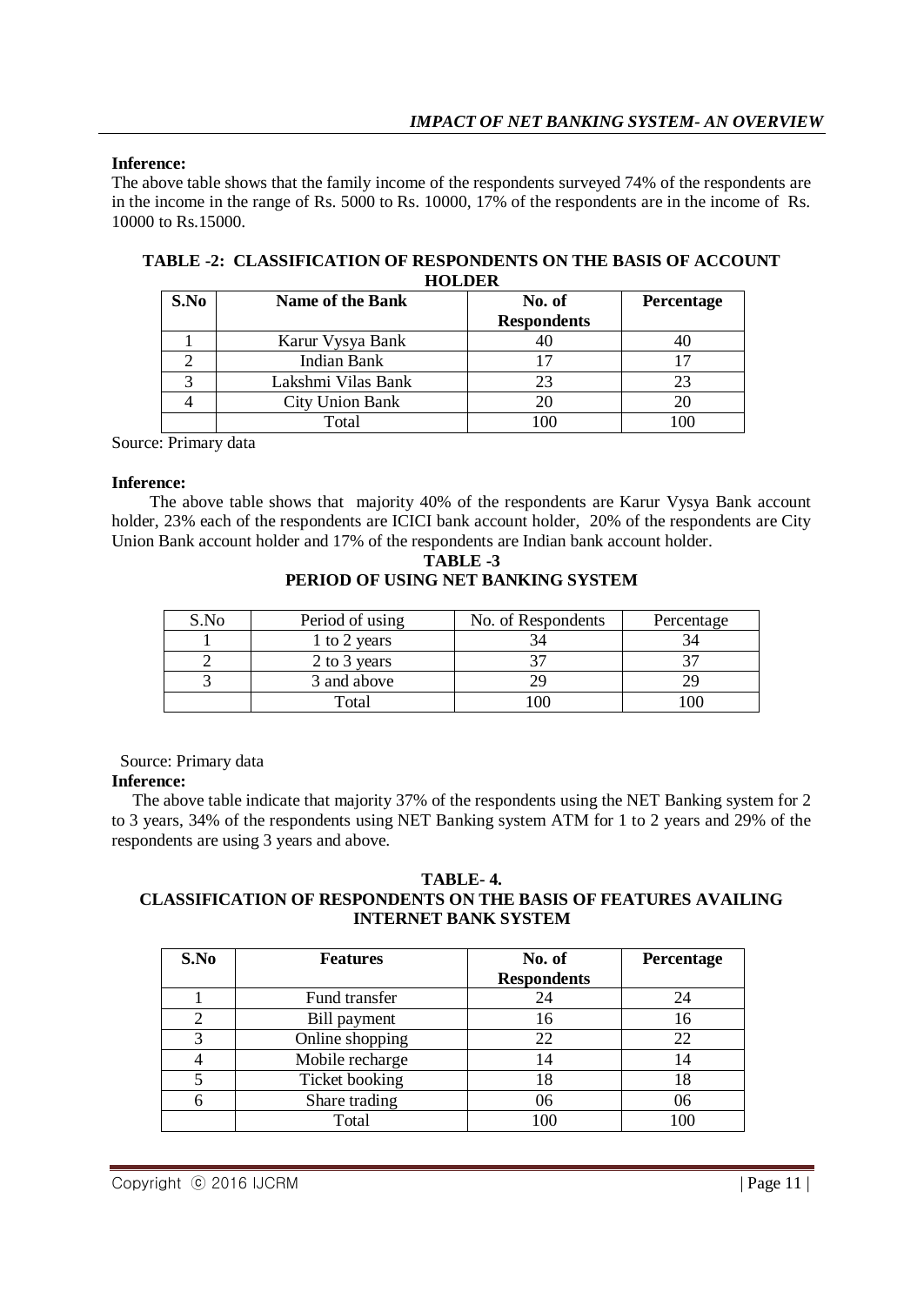Source: Primary data

#### **Inference:**

 The above table shows that majority 24% of the respondents were used for fund transfer, 22% are online shopping, 18% used for ticket booking, 16% used for bill payment, 14% used for mobile recharge and only 6% of the respondents using the system for share trading.

### **TABLE- 5 SATISFACTION OF INTERNET BANKING SYSTEM**

| S.No | Opinion                 | No. of Respondents | Percentage |
|------|-------------------------|--------------------|------------|
|      | <b>Highly</b> satisfied |                    | 25         |
|      | Satisfied               | 39                 | 39         |
|      | Neutral                 |                    |            |
|      | Unsatisfied             |                    |            |
|      | Highly dissatisfied     |                    | 03         |
|      | Total                   |                    | .00        |

Source: Primary data

### **Inference:**

 The above table shows that majority 39% of the respondents are satisfied the net banking system, 25% are highly satisfied, 20% are neutral, 13% are unsatisfied and 3% are highly dissatisfied.

### **TABLE NO. 6 CLASSIFICATION OF RESPONDENTS ON THE BASIS OF INTERESTED IN NET BANKING SYSTEM**

| S.No | Opinion     | No. of Respondents | Percentage |
|------|-------------|--------------------|------------|
|      | Safety      |                    |            |
|      | Security    |                    |            |
|      | Convenience |                    |            |
|      | Simplicity  |                    |            |
|      | Total       |                    |            |

 Source: Primary data **Inference:**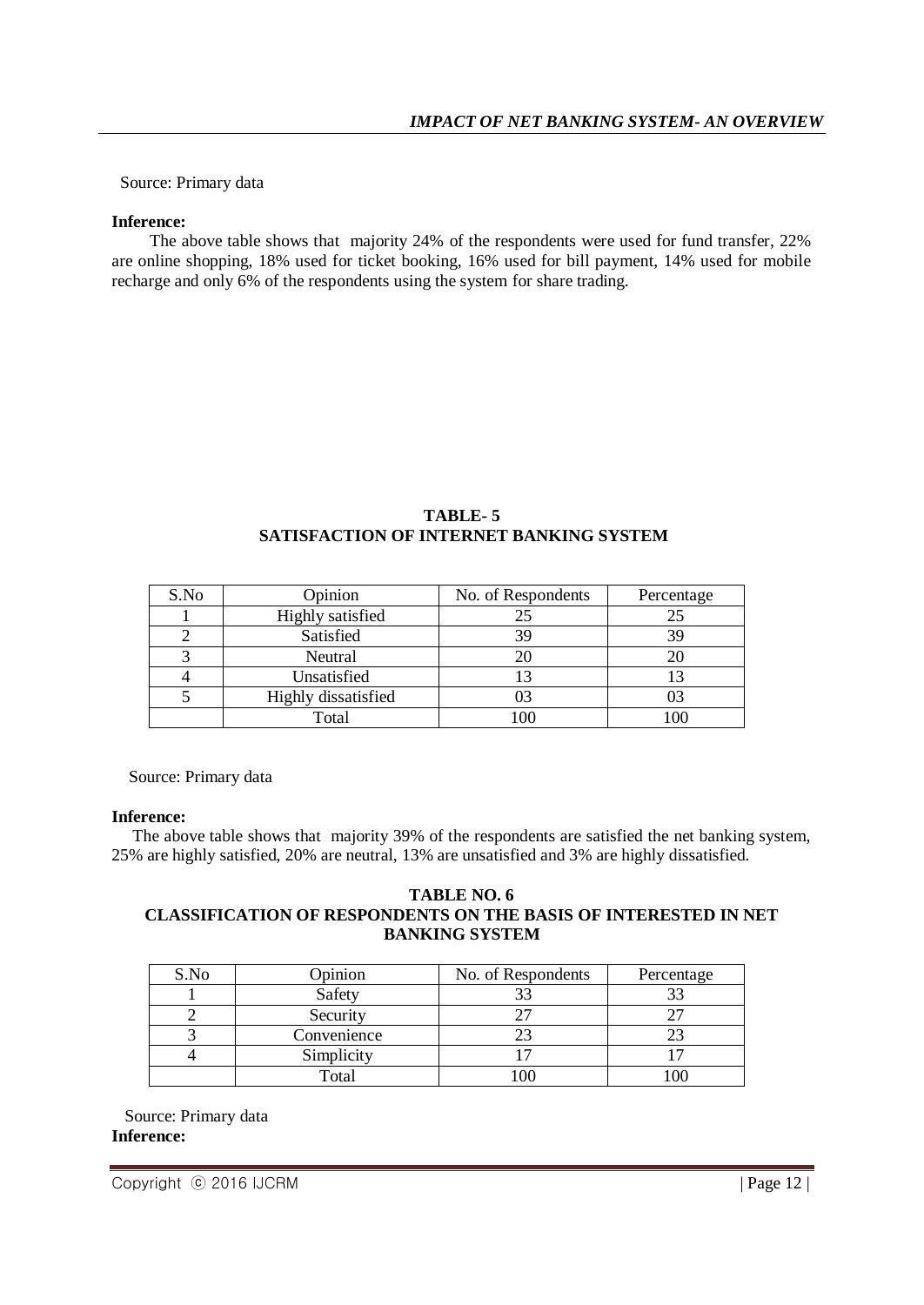The above table No. 3.16 shows that majority 33 percentage of the respondents are prefer to net banking system for safety, 27 percentage of the respondents are prefer to security, 23 percentage of the respondent are prefer to convenience and 17 percentage of the respondent are like simplicity.

#### **CHART NO. 6 CLASSIFICATION OF RESPONDENTS ON THE BASIS OF INTERESTED IN NET BANKING SYSTEM**



### **TABLE NO. 7 CLASSIFICATION OF RESPONDENTS ON THE BASIS OF ADVANTAGES OF NET BANKING SYSTEM**

| S.No | Opinion                 | No. of Respondents | Percentage |
|------|-------------------------|--------------------|------------|
|      | Save time               | 65                 |            |
|      | Reduce paper work       |                    |            |
|      | More work in small time |                    | 33         |
|      | Providing more work to  |                    |            |
|      | the customer            |                    |            |
|      | Total                   |                    |            |

Source: Primary data

### **Inference:**

 The above table No. 3.17 shows that majority 43 percentage of the feel advantages for save time for net banking system, 33 percentage of the respondents are feel more work in small time, 13 percentage of the respondents are feel the advantages for providing more work to the customer and 10 percentage of the respondents are feel reduce paper work.

### **CHART NO. 7 CLASSIFICATION OF RESPONDENTS ON THE BASIS OF ADVANTAGES OF NET BANKING SYSTEM**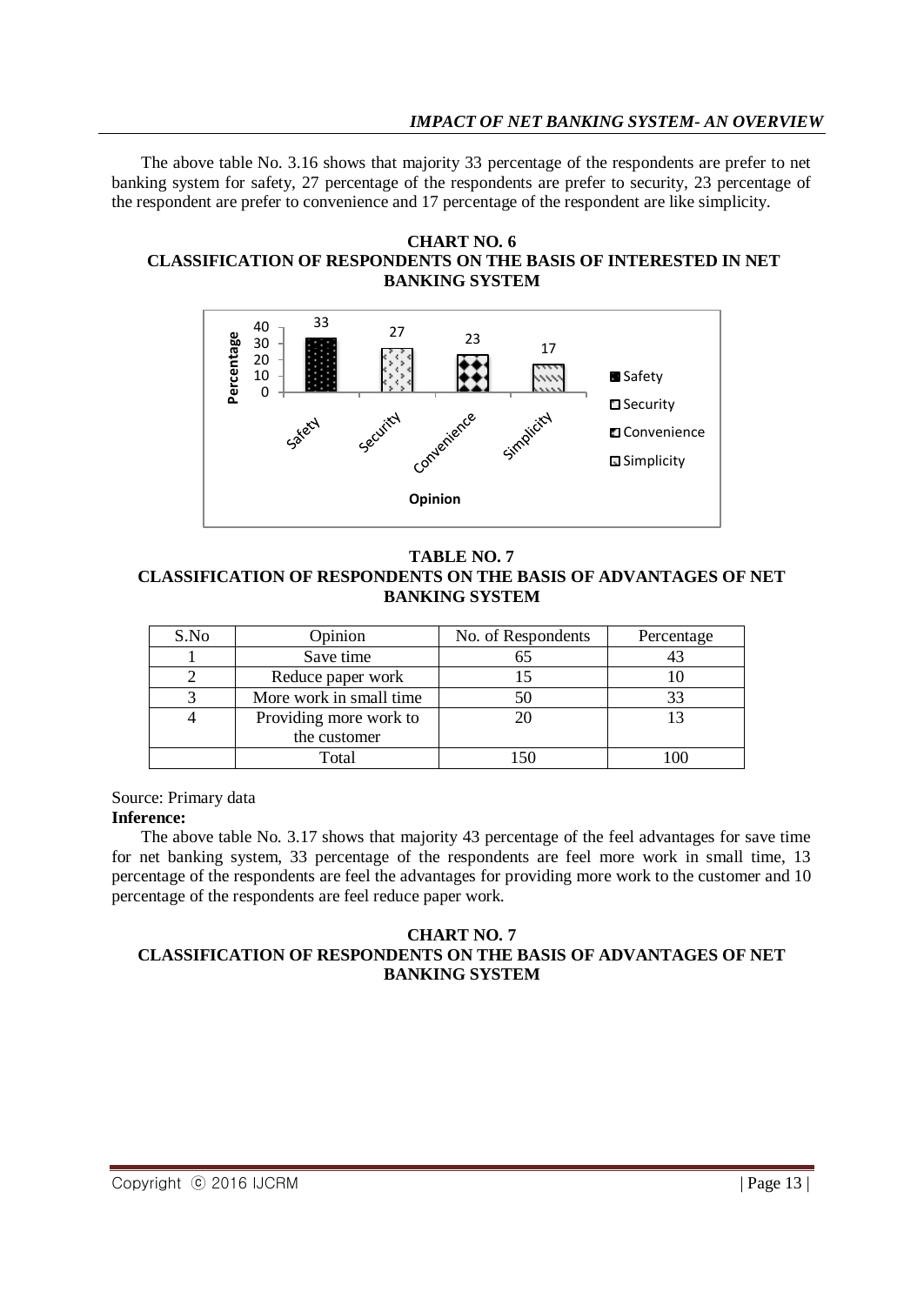

## **FINDINGS**

43% of the respondents of the educational status are under graduate

37% of the respondents are government employees.

Majority 74% of the respondents are the income level is Rs. 5000 to Rs. 10000.

 $\div$  49% of the respondents residing at rural areas

40% of the respondents are state bank of India account holder.

 $\div$  Majority 40% of the respondents using ATM for withdrawal for money

48% of the respondents are motivated by low service charges<br>48% of the respondents are utilize the ATM machine for time

 $\div$  54% of the respondents are utilize the ATM machine for time saving.<br> $\div$  89% of the respondents are opinion that the performance of good

89% of the respondents are opinion that the performance of good

 $\mathbf{\hat{P}}$  Majority 20 percentage of the respondents are using the net banking for ticket booking and online shopping. The net banking system using multiple purpose, but most of the respondents are access for ticket booking and online shopping

 $\mathbf{\hat{P}}$  Majority 48 percentage of the respondents are using the net banking for any time usage, the system process by the online basis, so there is no time limit

 $\bullet$  Majority 47 percentage of the respondents are highly satisfied for the net banking system, the net banking system are convenience, safety, simplicity, therefore majority of the respondents are like to net banking system.

 $\bullet$  Majority 45% of the respondents frequently using the ATM for near the residence and near market

### **SUGGESTIONS**

Even though the services of BANKS are high satisfactory. The banks can extend the cash/ cheque depositing services in the ATM Services.

 $\bullet$  Supply of pins and distribution of cards should be quick.

- Help desk should be near to the ATM centres.
- At times, the machine response is slow, so proper maintains should be done.
- $\mathbf{\hat{P}}$  Failure of machine faults is to rectified
- Sometimes transaction error occurs which should be solved immediately.
- The ATM machine should be working if the break down of power.
- \* The banks create awareness about the net banking system and educate the customer about using the net banking system
- $\mathbf{\hat{P}}$  To give protection measures to the customer for using the net banking system
- $\bullet$  To solve immediately for the problems of net banking system<br>Supply of pins and distribution of cards should be quick.
- Supply of pins and distribution of cards should be quick.

### **CONCLUSION**